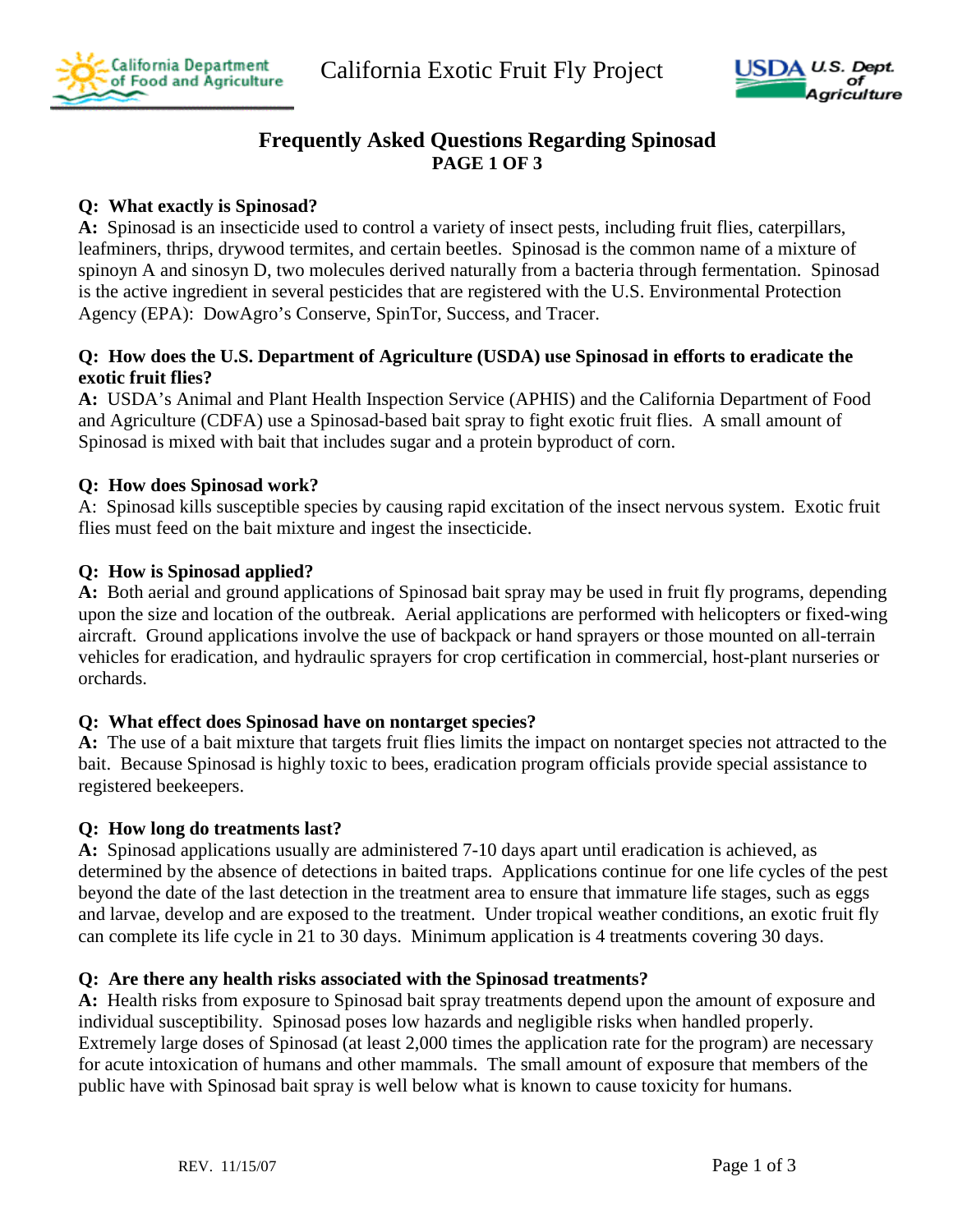





# **Frequently Asked Questions Regarding Spinosad PAGE 2 OF 3**

#### **Q: How long will Spinosad residue remain in yards?**

**A:** Residues from applications of Spinosad bait spray are short-lived. The half-life of Spinosad on cotton is only a few hours on a sunny day. The average length of persistence depends on the amount of sunlight and precipitation. Increased exposure to sunlight and increased rainfall accelerate the breakdown of Spinosad.

## **Q: What effect will treatment have on wildlife?**

**A:** Spinosad as applied in exotic fruit fly eradication programs does not pose any hazard to mammals, birds, reptiles, amphibians, fish, or aquatic insects. Under normal circumstances, Spinosad poses no hazard to most pets. It can be toxic to those invertebrate species that ingest the bait, and temporary reductions in the populations of some terrestrial insects could occur.

#### **Q: Does Spinosad cause cancer or birth defects?**

**A:** There is no evidence of carcinogenicity of Spinosad based on chronic rodent feeding studies. Reproductive and developmental toxicity occur only at exposures much greater than any exposures that could occur from applications of Spinosad bait spray.

## **Q: Can Spinosad damage the eyes?**

**A:** Spinosad showed slight conjunctival irritation, or agitation of the membranes lining the eyelids, in primary eye irritation tests. The low levels of exposure from Spinosad bait spray applications are insufficient to cause visual problems.

#### **Q: How does Spinosad affect people with allergies, chemical sensitivity, and other special health problems?**

**A:** Immunological responses to chemical exposure within a population vary. Spinosad is not a skin sensitizer, but some individuals may have allergic or hypersensitive reactions to Spinosad or the bait.

#### **Q: What precautions should people take in the treatment area?**

**A:** People should do their best to minimize exposure. Avoid unnecessary contact with pesticides. Remain indoors during Spinosad bait spray applications. Do yard work before treatment begins rather than after. Rinse off outdoor play areas. Wash skin and clothing if contact occurs. There is no need for people to relocate during aerial applications of Spinosad bait spray if they take proper precautions to avoid potential exposure.

## **Q: Is it okay to eat fruits and vegetables exposed to treatments?**

**A:** Before cooking or eating homegrown vegetables, rinse them with water, just as you would those purchased from the grocery store. Washing further minimizes any potential exposure.

#### **Q: What is the swimming pool re-entry interval after an area has been treated with Spinosad?**

**A:** There is no re-entry interval, and the low rate of applications ensures that exposure from swimming is not of concern.